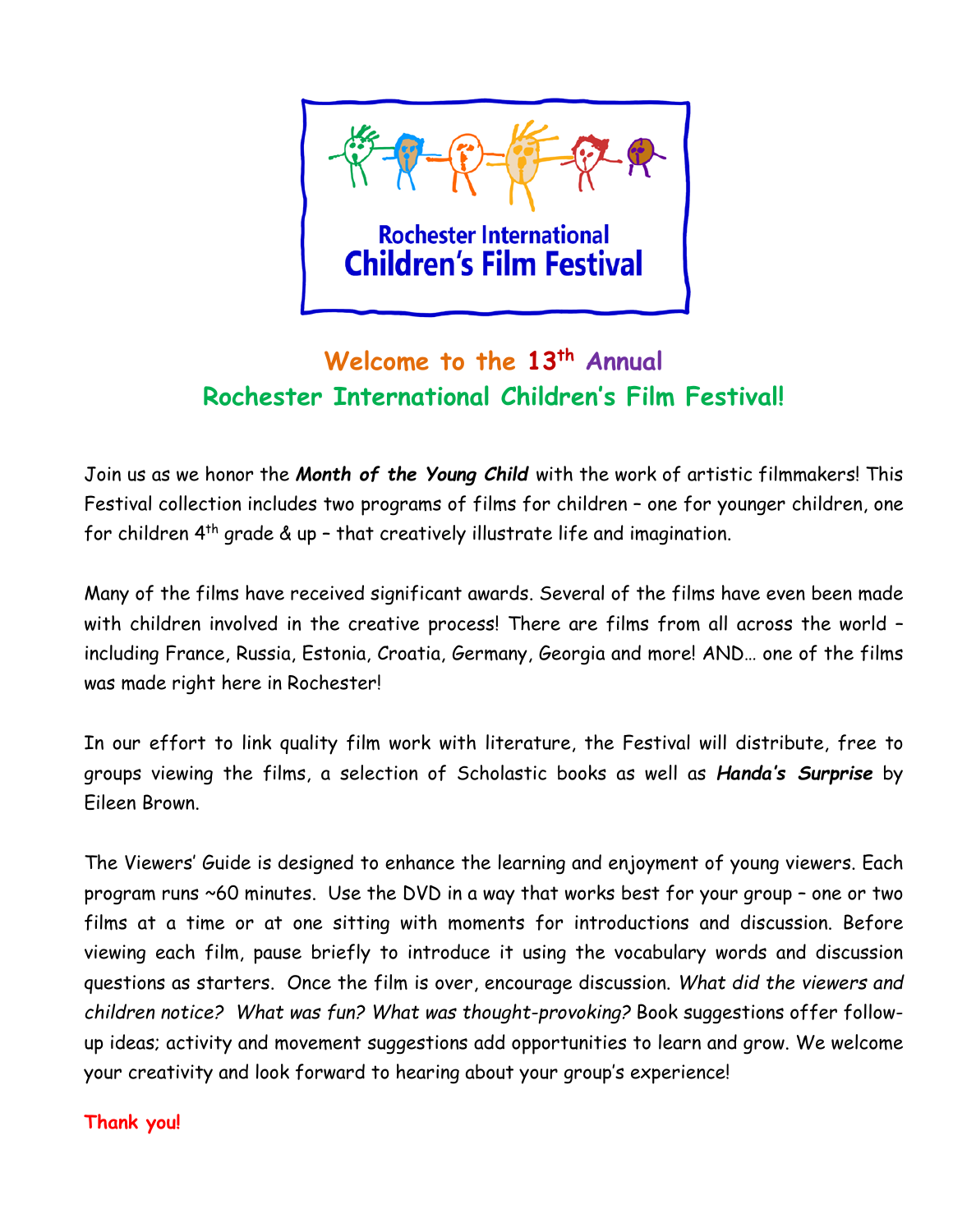# **PROGRAM ONE:**  *For younger kids (and those young at heart!)*



## **JOURNEY**

Croatia, 2017, nonverbal, 2:05 minutes *Made by children under the direction of Nikolic & Nika Bozic, Foto Kino Video Club Zaprešić*

#### Awards:

- Best Film, FOCUS Children's Int'l Film Festival, Toronto, Canada
- Best Film, Young Filmmakers, 17th Int'l Short Film Fest, Estonia
- 2nd Prize, Animated Film, Croatian Children's Film Creation, Sisak



### *A beautiful red bird is released from her cage so she can deliver a very special message.*

**Vocabulary:** flight, journey, message

### **Related Books:**

- *Mouse Paint by Ellen Stoll Walsh*
- *Ellie by Mike Wu*
- *The Dot by Peter H. Reynolds*

#### **Discussion questions:**

- Do you think the red bird flew back?
- Do you think she brought a message back with her? What did it look like?
- What different ways are there to send messages to people?

#### **Activity/Moving with the Movies:**

- Finger painting using primary colors
- Paint with your feet on long sheets of white paper!



## **FUNNY FISH**

France/Switzerland, 2018, 2D Computer, 6:21 minutes *Directed by Krishna Nair*

*In the middle of the ocean, a group of fish and a whale gather to rescue a fish bobbing strangely on the surface of the water.* 

**Vocabulary:** floating, curious, ocean **Related Books:**

- *The Rainbow Fish*
- *Pout Pout Fish*
- *Finding Nemo*
- *For a "teamwork" theme: How the Crayons Saved the Rainbow by Monica Sweeney*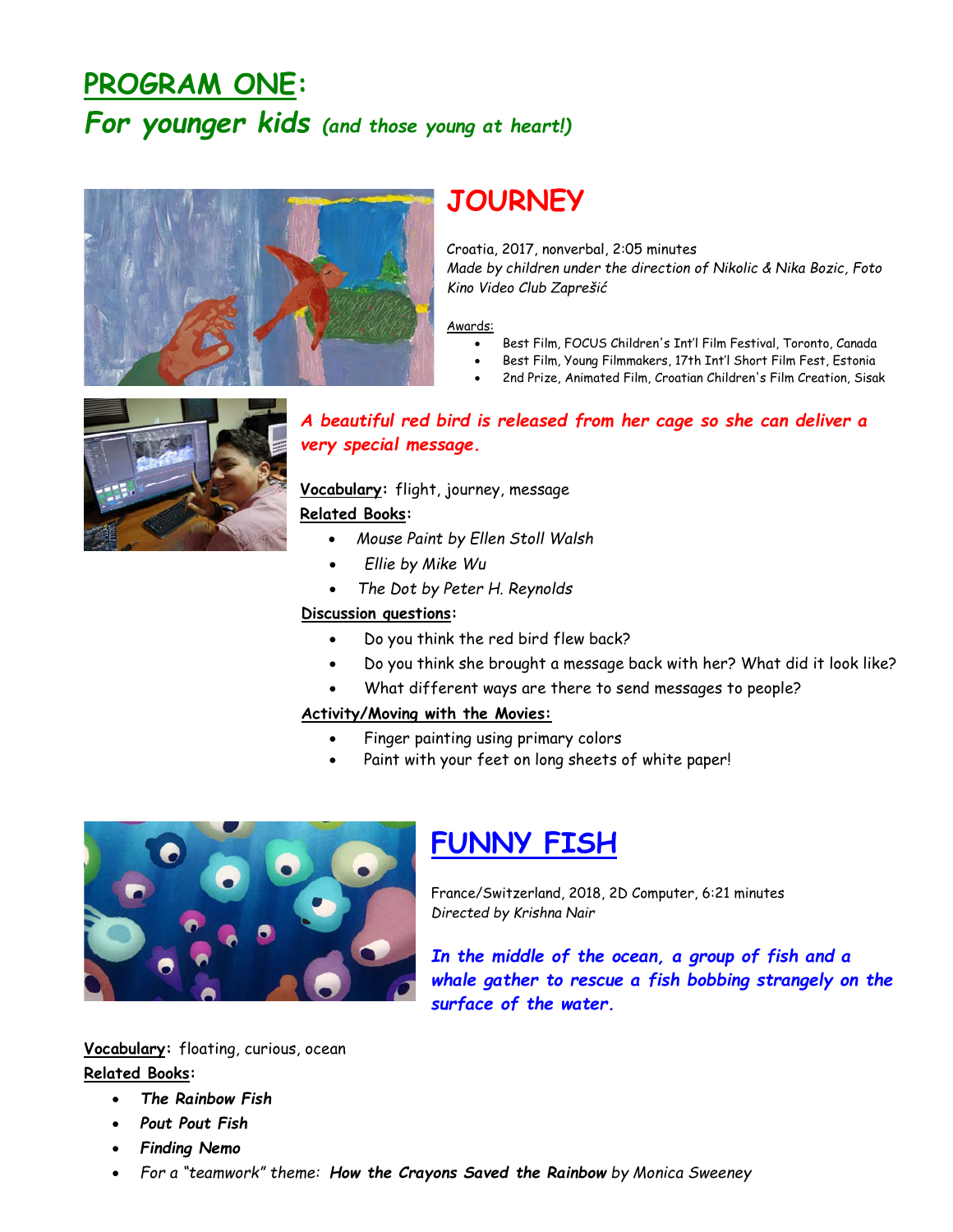#### **Discussion questions:**

- How deep is the ocean? How do we get there?
- Can we breathe underwater?

### **Activities:**

- Keeping balloons in the air
- Trying balloons in the water table experiment…is it harder push it under the water filled with air or empty?
- *(sidenote: balloons can only be used in UPK rooms due to choking hazard)*



# **MIRIAM'S HEN'S DREAM**

Estonia, 2017, Stop Motion, Puppets, nonverbal, 5 minutes *Directed by Andres Tenusaar, Nukufilm Studios*

*A tale of a plucky chicken looking to join the geese flying south for the winter!*



**AWARDS:**

• Nukufilm projects have won more than 150 awards from international festivals

**Vocabulary:** migration, seasons, goals, determination **Related Books:**

• *The Little Red Hen*

#### **Discussion Questions:**

- Why do geese fly south for the winter?
- What are the different ways the hen tried to make his dream come true?
- Why was he happy in the end?

**Activities: Pack a play suitcase to go on your dream trip!**





# **MY HAGGAN DREAM**

US, 2016, Live Action, 8:16 minutes Produced and Directed by Laura & Rob Sams, Stephani Gordon

*On the island of Saipan, a young girl's mysterious dream about a haggan, or green sea turtle, leads her to investigate the sea turtles that live around her home.*

**Vocabulary:** sea, tortoise, salt water, snorkeling **Related Books:** 

• *Sea Turtles* by Gail Gibbons

#### **Discussion Questions:**

- Do we have sea turtles here in Rochester?
- What's the difference between salt water and fresh water?

### **Activities:**

Make thumb print sea turtles in the ocean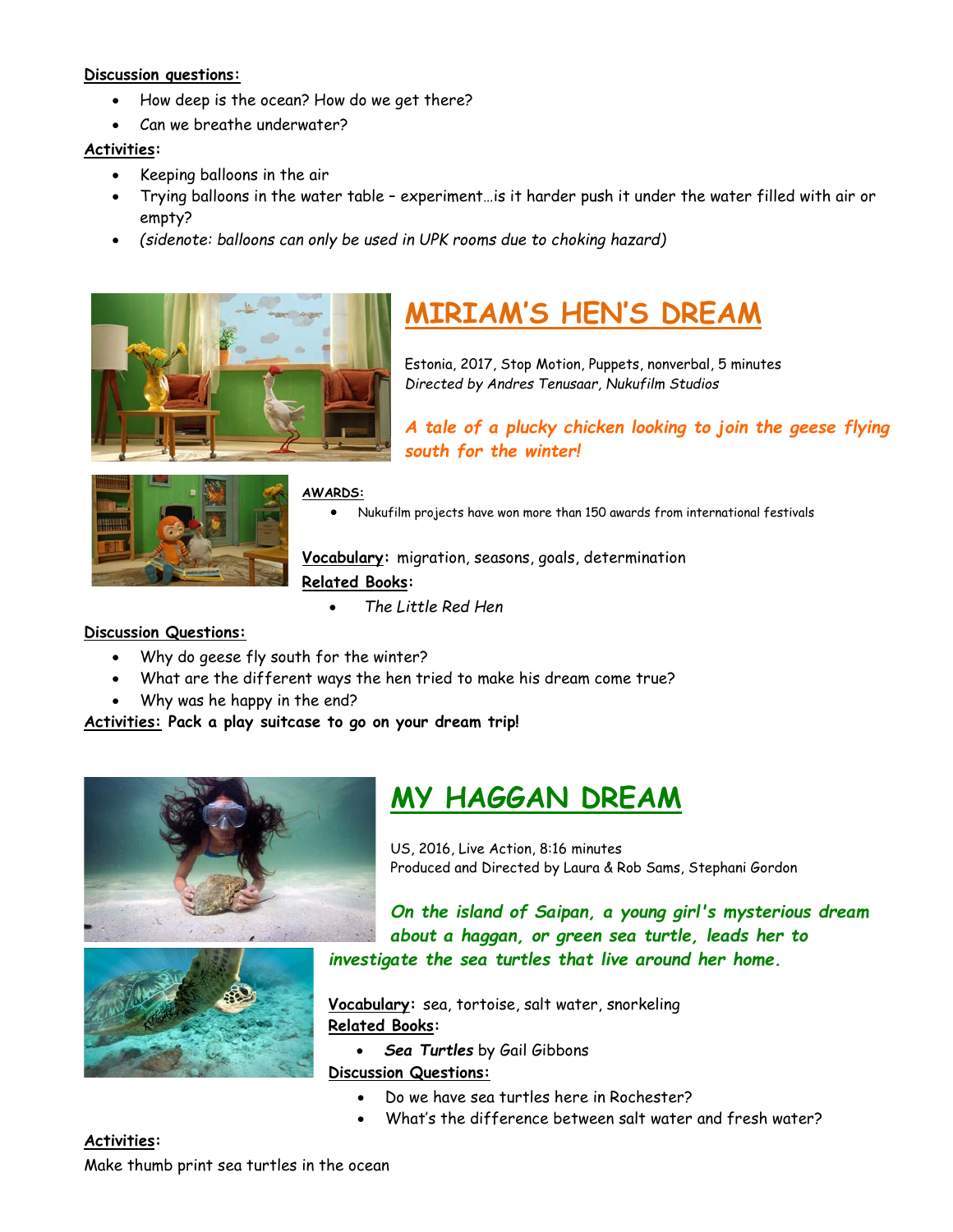



# **PIONEERS OF THE UNIVERSE**

Russia, 2017, nonverbal, 5:21 minutes Directed by:

### *An elevator operator dreams of going up in space!*

**Vocabulary:** astronaut, cosmonaut, spacesuit, training **Related Books:** 

• *I Am Enough* by Grace Byers and *Rosie Revere Engineer* by Andrea Beaty, for a mighty women theme

- *The Full Moon at the Napping House* by Audrey Wood and Don Wood, for a space theme
	- *Papa, Please Get the Moon for Me* by Eric Carle, for a space

theme

• *Goodnight Moon* by Margaret Wise Brown

#### **Discussion Questions:**

- Can an elevator go into space?
- Have women gone into space before? Have senior citizens?

#### **Activities:**

• Build rockets out of foil; design rocket ships out of hollow blocks; create space pictures with white chalk on black paper; make capes



# **POCKET MAN**

France/Switzerland/Georgia, 2017, Non-Verbal, 7:30 minutes *Directed by Ana Chubinidze*

### *Being little in a world full of big people has its challenges!*

**Vocabulary:** possessions, blind, neighbors **Related Books:** 

- *There's a Wocket in My Pocket by Dr. Seuss*
- *A Pocket for Corduroy by Don Freeman*
- *Last Stop on Market Street by Matt De La Pena – for helping one another theme*
- *Stick and Stone by Beth Ferry and Tom Lichtenheld*
- *Be Kind by Pat Zietlow Miller*

#### **Discussion Questions:**

• Why was it so hard for the Pocket Man to live in his box? What would have made it easier? **Activities:** 

- Make paper pockets and determine what size items will fit inside sorting big and little
- Sing "There's Something in my Pocket"
- Sing "We Are Friends (Peacekeeping Skills)," adapted by Denise Ondishko and M'Lou Speranza on the RCSD website: http://www.handspeak.com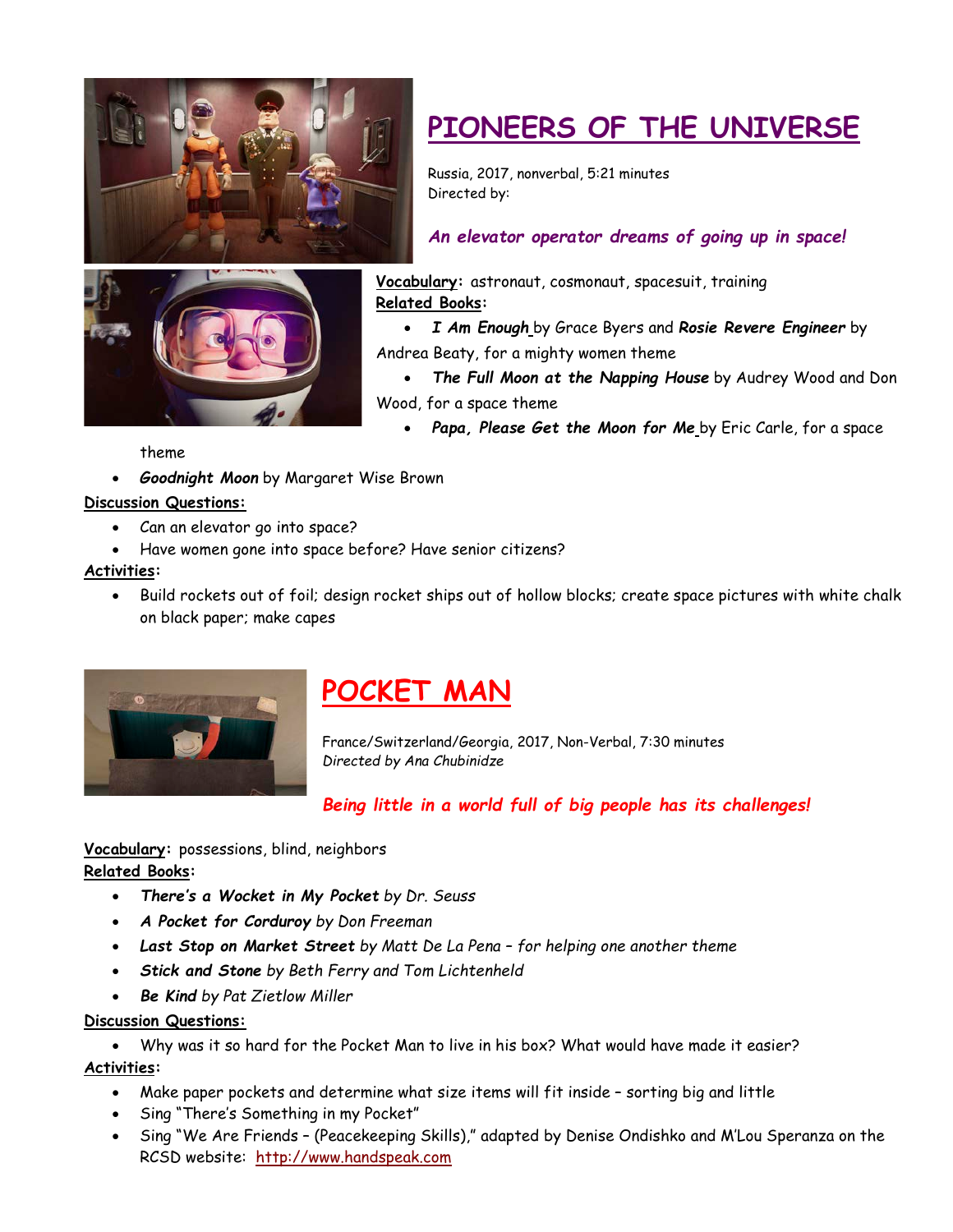

# **SESAME: TOTEMS Family Song**

US, 1:50 minutes Directed by Mark Taylor, Sesame Studios

### *The Totems celebrate all different kinds of families!*

**Vocabulary:** diversity, relatives

### **Related Books:**

- *We are All Alike, We Are All Different* by Cheltenham Elementary Kindergartners and Laura Dwight
- *Families Families Families* by Suzanne Lang and Max Lang
- *Shades of People* by Sheila M. Kelly

### **Discussion Questions:**

• What's your favorite memory about one of your grandparents?

### **Activities:**

- Draw/paint pictures of your family
- Use wood pieces to create totem families
- Sing "We Are a Family Under One Sky"



# **THE SNOWFLAKE**

Russia, nonverbal, 5:43 minutes Directed by Natalia Chernysheva

*An African boy and his animal friends wake up to find a winter wonderland thanks to a mysterious gift.*

### **Vocabulary:** hut, village, snowfall **Related Books:**

- *The African Rain Song*
- *The Snowy Day*
- *Handa's Surprise* by Eileen Brown

### **Discussion question:**

- Why did the boy put the snowflake in the fire?
- What did the boy put in the envelope to send back, and why?

### **Activities:**

- Make sticks out of paper towel holders
- Make shakers out of paper plates folded in half
- make coffee can drums
- create the African plain and play with elephants, zebras, giraffes, ostriches, hippos
- Eat a treat of Tangarines; try to balance baskets of fruit on your head during large group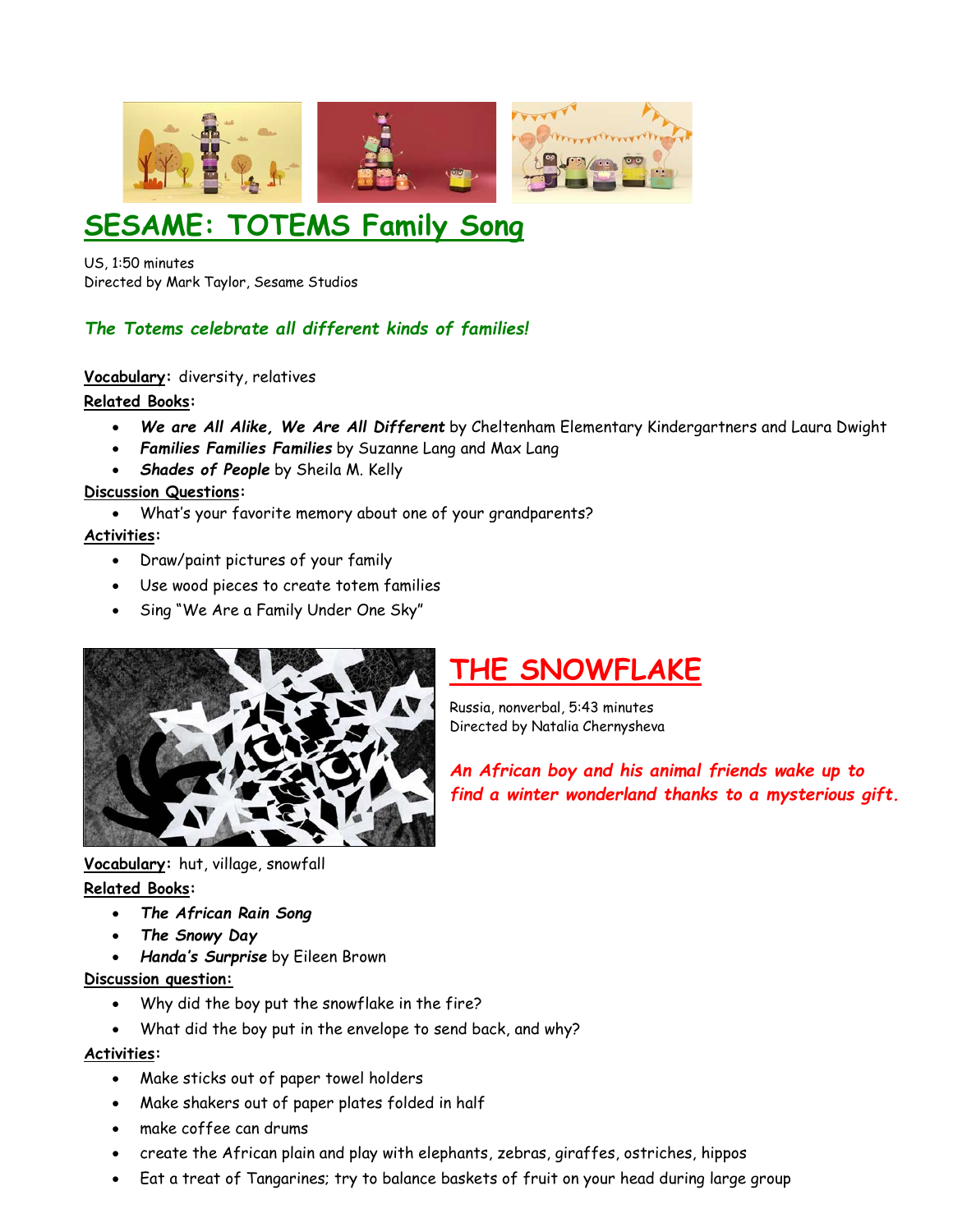

# **SPIDERWEB**

Russia, 2017, nonverbal, 4:05 minutes Directed by Natalia Chernysheva

*A spider becomes inspired by the intricate lace patterns he finds in a book.*

#### **AWARDS:**

- Winner, RTS Kids Prize, Black Movie Film Festival
- Winner, Audience Award Short Films, NY Int'l Children's Film Festival

### **Vocabulary:** web, lace, pattern

### **Related Books:**

- *The Very Busy Spider* by Eric Carle
- *The Itsy Bitsy Spider* by Iza Trapani
- *The Itsy Bitsy Spider* by Constanza Basaluzzo

### **Discussion questions:**

- Why do you think the woman was afraid of the spider?
- Why did the spider undo his web?

#### **Activities:**

- Make spiders out of pipe cleaners
- Make marshmallow pretzel stick spiders and eat them
- Sing "There's a Spider on the Floor" by Raffi
- Finger play *The Itsy Bitsy Spider*



# **THE WORLD'S TINIEST MAN**

France/Argentina, 2017, Stop Motion/Live Action, nonverbal, 1:10 min. Directed by Juan Pablo Zaramella

*When you are 15 cm tall, it's hard to find a sweater that fits just right!*

#### **AWARDS:**

- Winner, IASS Golden Kuker
- Best Animation, Festival International Chilemonos

**Vocabulary:** tiny, salesperson, frustrated, laundromat **Related Books:**

• *The Tiny Seed* by Eric Carle

### **Discussion questions:**

- Why did the tiny man buy the sweater that was too big?
- Why did the sweater fit just right in the end?

**Activities:** Plant tiny seeds and watch them grow!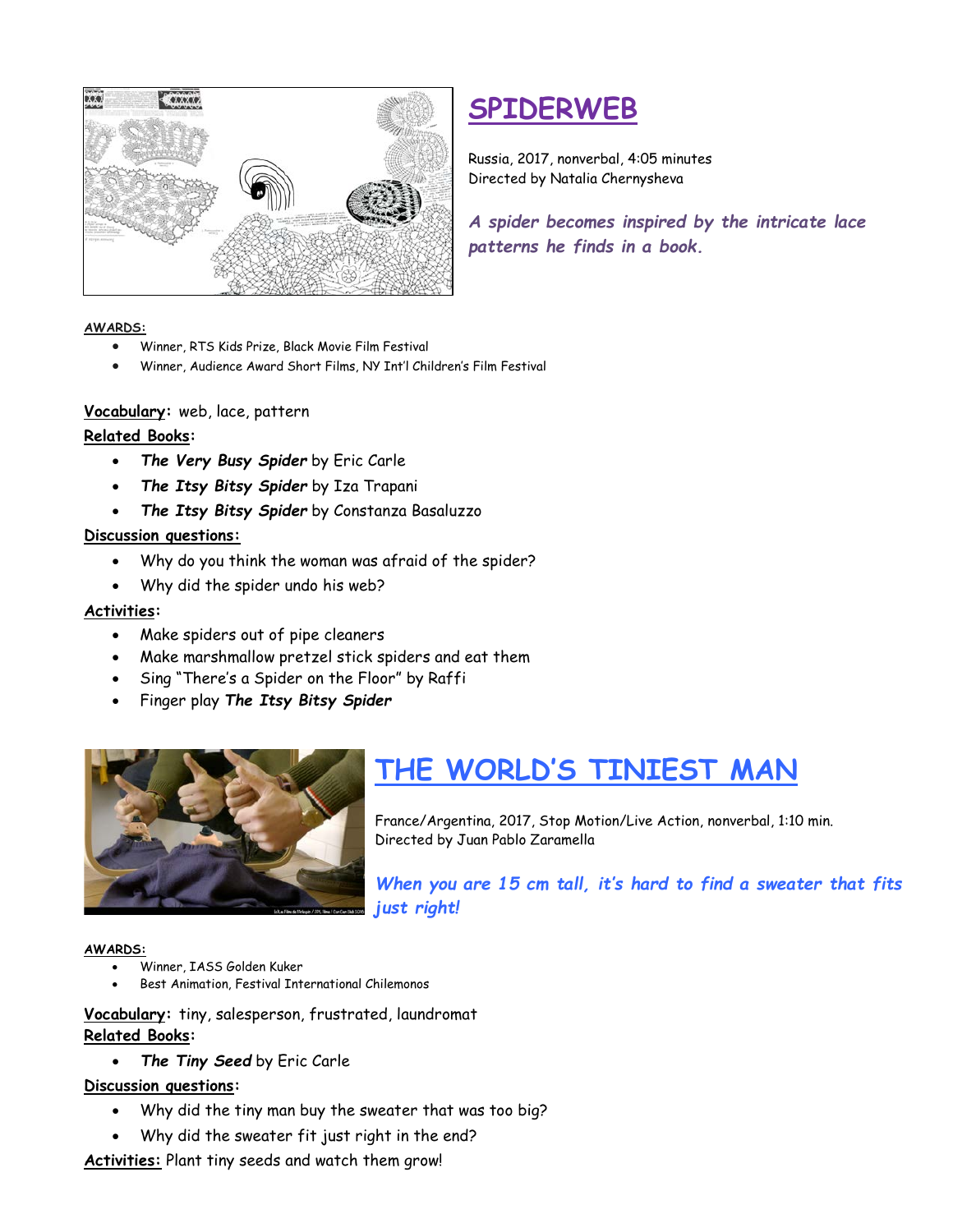

Belgium, 2017, 1:51 minutes Made by children aged 7-9 at the mobile animation film studio Kidscam, with the help of audiovisual artists

### *A variety of musical instruments celebrate with vibrant music!*

**Vocabulary:** instrument, xylophone, orchestra **Related Books:**

- *The Shape of Things* by Dayle Ann Dodds
- *Mouse Shapes* by Ellen Stoll Walsh

**Discussion question:** What is your favorite instrument?

#### **Activities:**

- Make shape creations out of circles, rectangles and triangles
- Make guitars with rubber bands or elastic and cereal boxes



# **THE TEACHER & THE KIDS FUN SONG**

### **+ "The Making of"**

US, 2018, Animation, 4 minutes

Directed by Dave Puls, Animatus Studios, with students from the School #8 YMCA Afterschool Program. Produced by the Rochester International Children's Film Festival.



### *Kids from Rochester sing and share about their school life, having fun and working with teachers, and what subjects they like best.*

**Vocabulary:** report card, volcano, animation **Related Books:**

• *The Wheels on the Bus*

#### **Discussion questions:**

- How does the music make you feel?
- What's a fun thing you like to do with your teacher?
- What's the best part of your school day?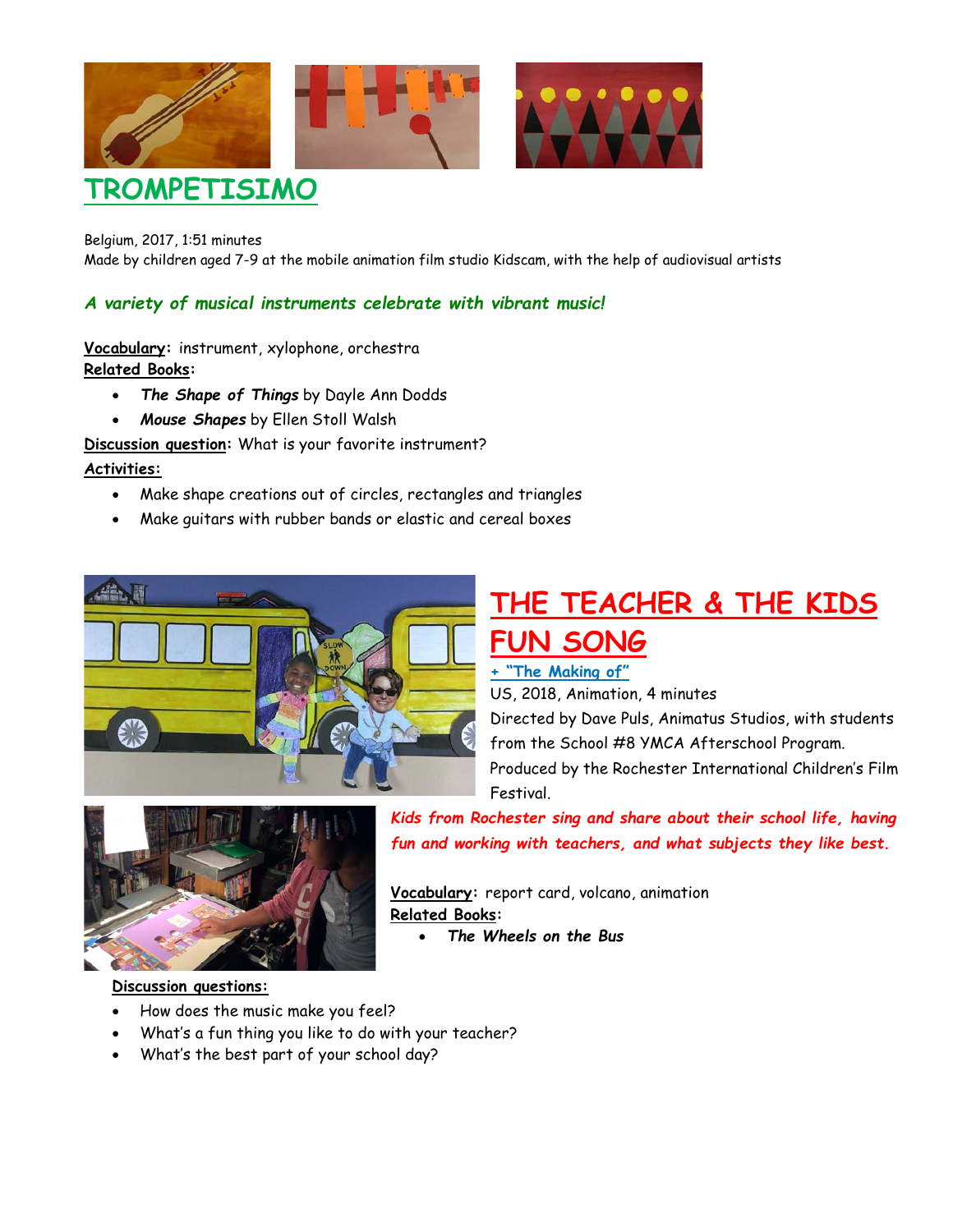## **PROGRAM TWO:**  *For children 4th grade and up*



# **STORY CORPS: #WHO WE ARE: BONNIE & MYRA BROWN**

US, 2017, 2:39 minutes Directed by Richard O'Connor

*A teen interviews her intellectually disabled mother.*



# **HELLO PAPA**

.

Germany, 2016, nonverbal, 4:54 minutes Directed by Dan Franke

*A young girl uses the power of art to enlighten her dark world* 

*and reconnect with her grieving father.*

• Special Jury Award, Chicago Int'l Children's Film Festival



# **SPIDERWEB**

Russia, 2017, nonverbal, 4:05 minutes Directed by Natalia Chernysheva

*A spider becomes inspired by the intricate lace patterns he finds in a book.*



# **THE LITTLE MATCH GIRL**

France/Switzerland, 2016, nonverbal, 10 minutes Directed by Anne Baillod & Jean Faravel

*Hans Christian Anderson's classic tale of a young girl trying to survive on a bitter New Year's Eve.*

- Best Art Award, Neum Animated Film Festival
- Over 20 international festivals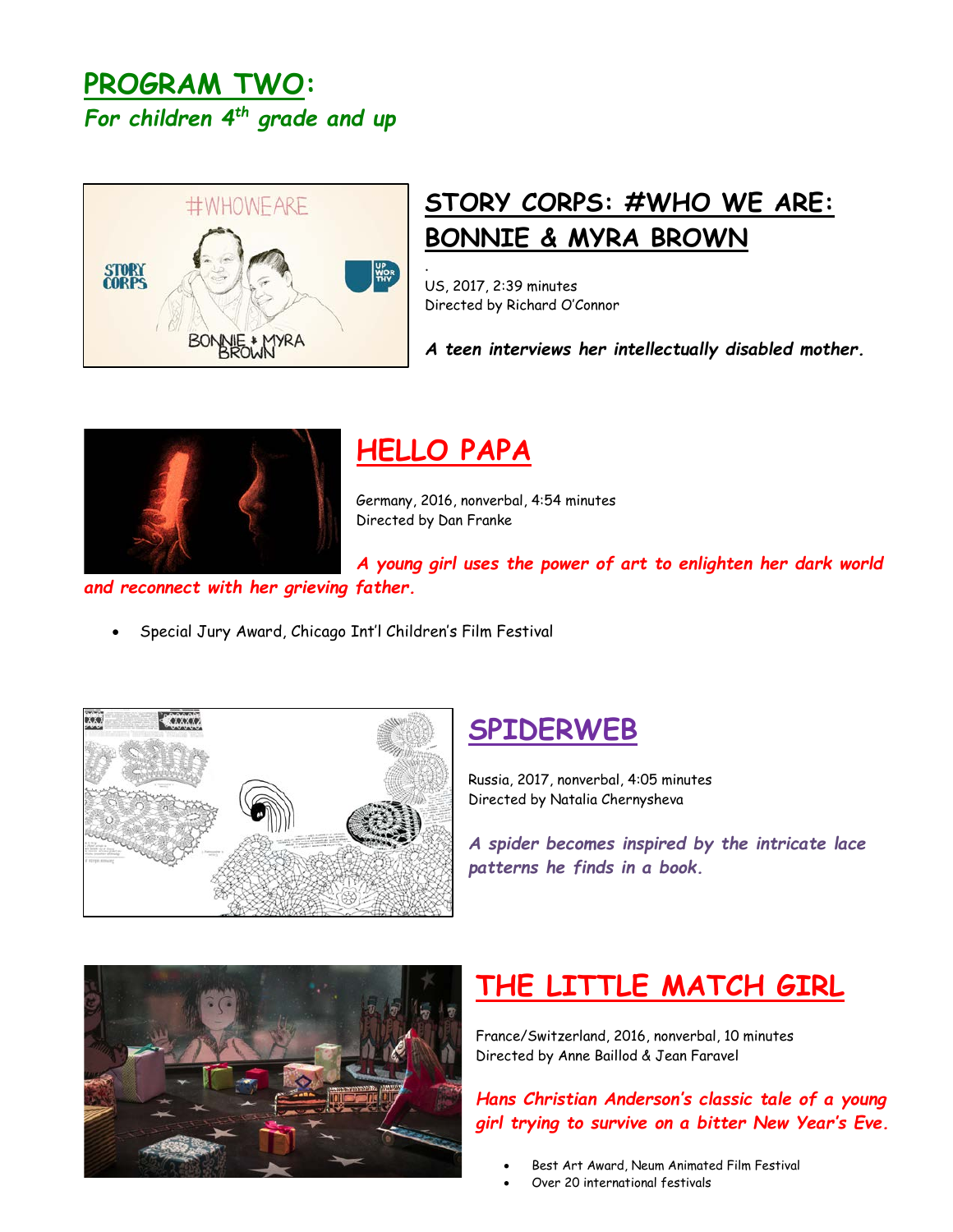

Belgium, 2017, 1:51 minutes Made by children aged 7-9 at the mobile animation film studio Kidscam, with the help of audiovisual artists

*A variety of musical instruments celebrate with vibrant music!*



# **PIONEERS OF THE UNIVERSE**

Russia, 2017, nonverbal, 5:21 minutes Directed by:

*An elevator operator dreams of going up in space!*





# **SCRAP DOLLS**

US, 2016, Live Action, 13:24 minutes Written & Directed by Aude Cuenod

*On the east side of Detroit, an 11-year-old boy, grieving over the loss of his best friend, encounters an artist who makes art out of abandoned objects.*

- Children's Jury Award, Chicago Int'l Children's Film Festival
- Award, Cinetopia Film Festival
- Award, Oberhausen International Short Film Festival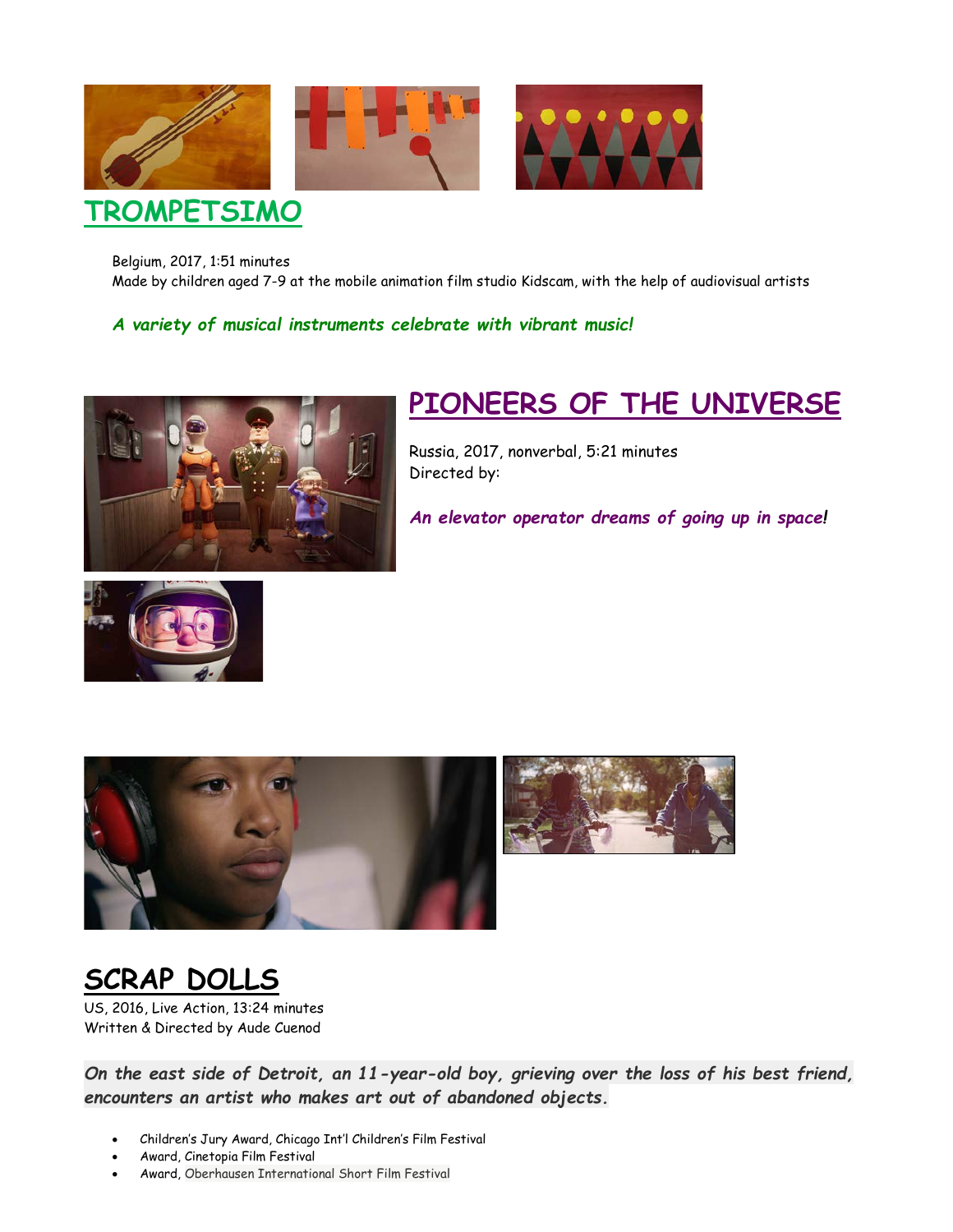

# **ADIJA**

US, 2016, 4:08 minutes Directed by Street Cred/Apollonia Thomaier, DigiPen Institute of **Technology** 

*A young girl from the Bronx turns to graffiti art to cope with her troubled life at home.* 

#### AWARDS:

- Winner, CINE Golden Eagle Award, Student & Youth Media
- Best Animation, International Family Film Festival
- Over 30 festival selections and awards



# **NEGATIVE SPACE**

US, 2017, stop-motion, 5 minutes Directed by Max Porter and Ru Kuwahata

*A father and son bond over the shared ritual of suitcase packing for his frequent business trips.* 

- Nomination, Best Animated Short, **2018 Academy Awards**
- Over 50 awards throughout 137 festivals



### **HABITAT**

Switzerland, 2016, 2:14 minutes Directed by Marcel Barelli



*A snail demonstrates the many different homes that people live in.*

Mr. Barelli's films have received over 55 prizes and appeared in over 500 festivals



## **THREADS**

Canada, 2017, nonverbal, 8:49 minutes Directed by Torrill Kove, National Film Board of Canada

*An exploration of the beauty and complexity of parental love, the bonds that we form over time, and the ways in which they stretch and shape us.*

Torrill Kove has won an Academy Award for her animation, as well as a nomination for her previous work.